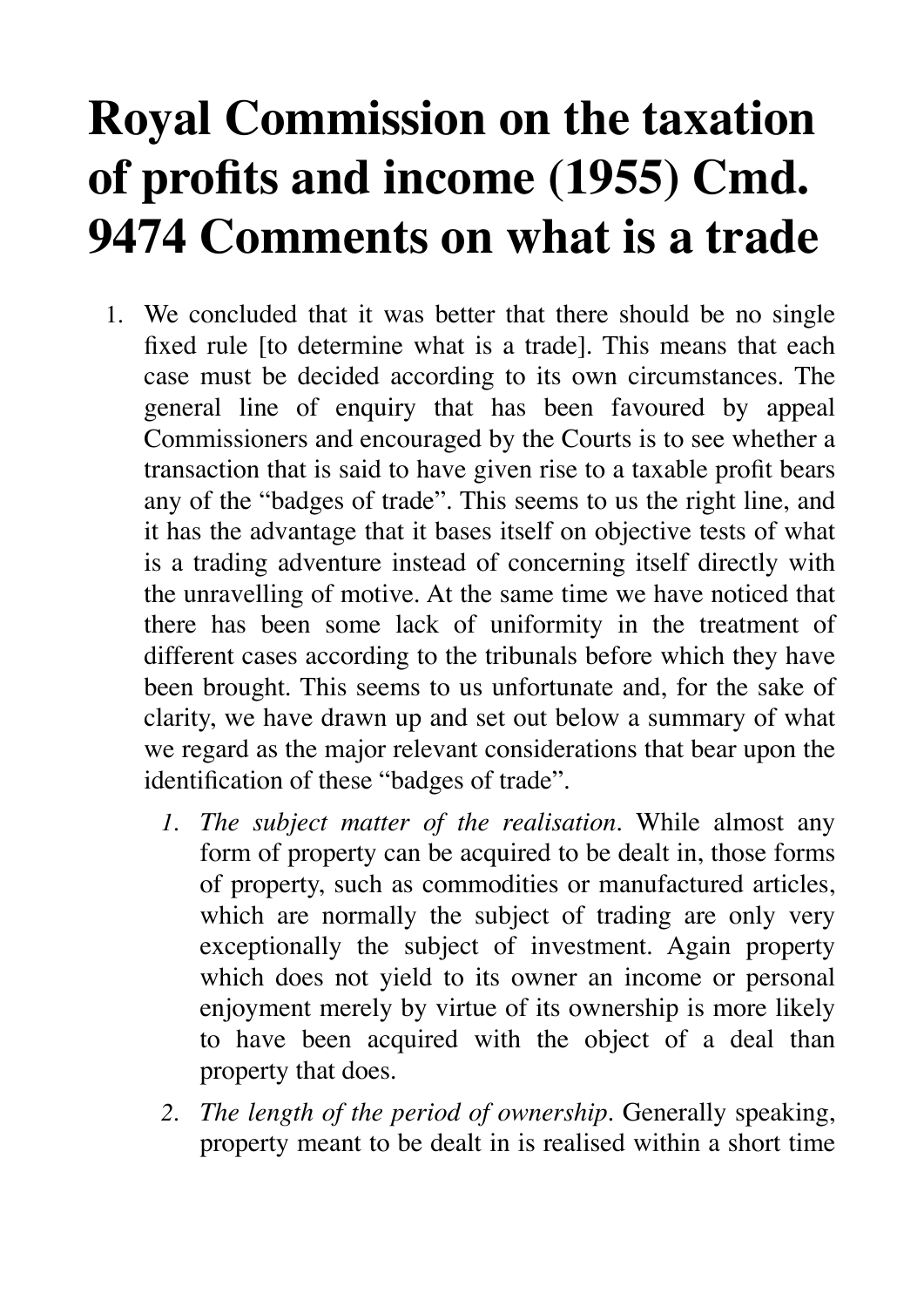after acquisition. But there are many exceptions from this as a universal rule.

- *3. The frequency or number of similar transactions by the same person*. If realisations of the same sort of property occur in succession over a period of years or there are several such realisations at about the same date a presumption arises that there has been dealing in respect of each.
- *4. Supplementary work on or in connection with the property realised*. If the property is worked up in any way during the ownership so as to bring it into a more marketable condition; or if any special exertions are made to find or attract purchasers, such as the opening of an office or largescale advertising, there is some evidence of dealing. For when there is an organised effort to obtain profit there is a source of taxable income. But if nothing at all is done, the suggestion tends the other way.
- *5. The circumstances that were responsible for the realisation*. There may be some explanation, such as a sudden emergency or opportunity calling for ready money, that negatives the idea that any plan of dealing prompted the original purchase.
- *6. Motive*. There are cases in which the purpose of the transaction of purchase and sale is clearly discernible. Motive is never irrelevant in any of these cases. What is desirable is that it should be realised clearly that it can be inferred from surrounding circumstances in the absence of direct evidence of the seller's intentions and even, if necessary, in the face of his own evidence.

1 Cmd. 615, para. 91

2 *Leeming v. Jones*, (1930), 15 T.C. 333, at p. 357.